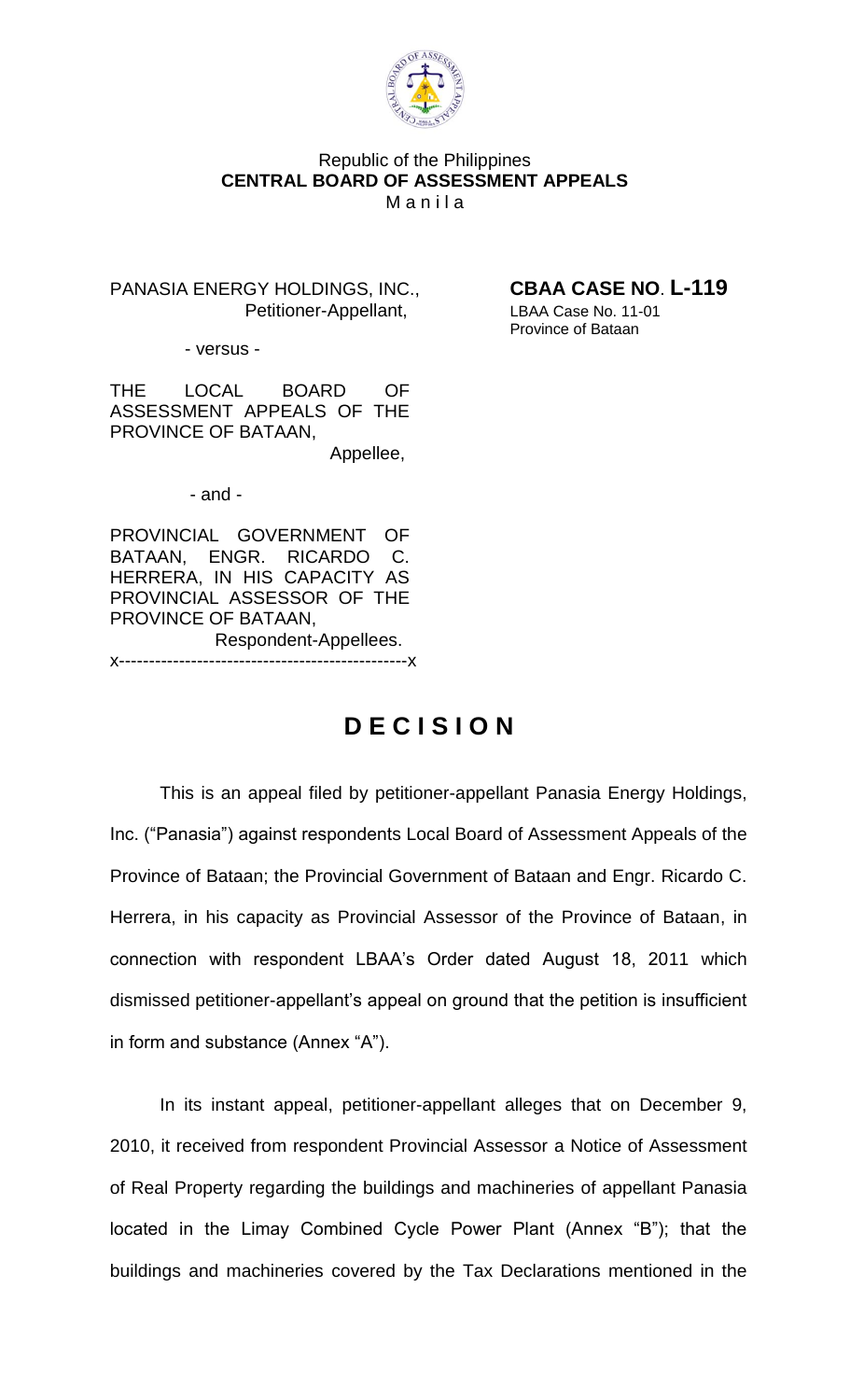Notice of Assessment has an aggregate market value of P19,179,135,008.00; and that on February 7, 2011, petitioner-appellant filed its Petition before respondent-appellee LBAA of Bataan docketed as LBAA Case No. 11-01, questioning the legality, validity and correctness of the Notice of Assessment issued by respondent Herrera.

Appellant further states that on August 18, 2011, respondent LBAA issued the assailed Order which dismissed petitioner's petition; that the ground for dismissal is that:

"An examination of the said Secretary's Certificate will show that the resolution which was approved by the Board of Directors of the corporation granted the authority to 'any one Group A, B, C, or F signatory.' The resolution however, **did not designate or name the persons constituting the Group A, B, C or F signatory**.

xxx xxx xxx xxx xxx

This Board believes, and so holds, that the aforementioned certification by the corporate secretary will not suffice. **What is required is a certification that the corporation, by resolution duly approved by its Board of Directors, has named Mr. Rafael C. Bueno, Jr., as a Group B signatory**.' *(Emphasis supplied)*

Hence, this appeal with petitioner-appellant enumerating the grounds to

allow the appeal, namely:

- I. THE PETITION IS SUFFICIENT IN FORM AND SUBSTANCE. MR RAFAEL C. BUENO, JR. IS A DULY AUTHORIZED REPRESENTATIVE OF THE PETITIONER-APPELLANT AS EVIDENCED BY THE SUBMITTED SECRETARY'S CERTIFICATE DATED FEBRUARY 7, 2011.
- II. THE FAIR MARKET VALUE USED BY THE RESPONDENTS-APPELLEES IN THE NOTICE OF ASSESSMENT IS UNJUST, ERRONEOUS AND IS NOT IN ACCORDANCE WITH THE PROVISIONS OF THE LOCAL GOVERNMENT CODE.

On November 8, 2011, this Board received a Joint Motion from the parties, assisted by their respective lawyers, submitting their Compromise Agreement dated November 3, 2011, terminating their dispute amicably and praying that the same be approved and judgment rendered in accordance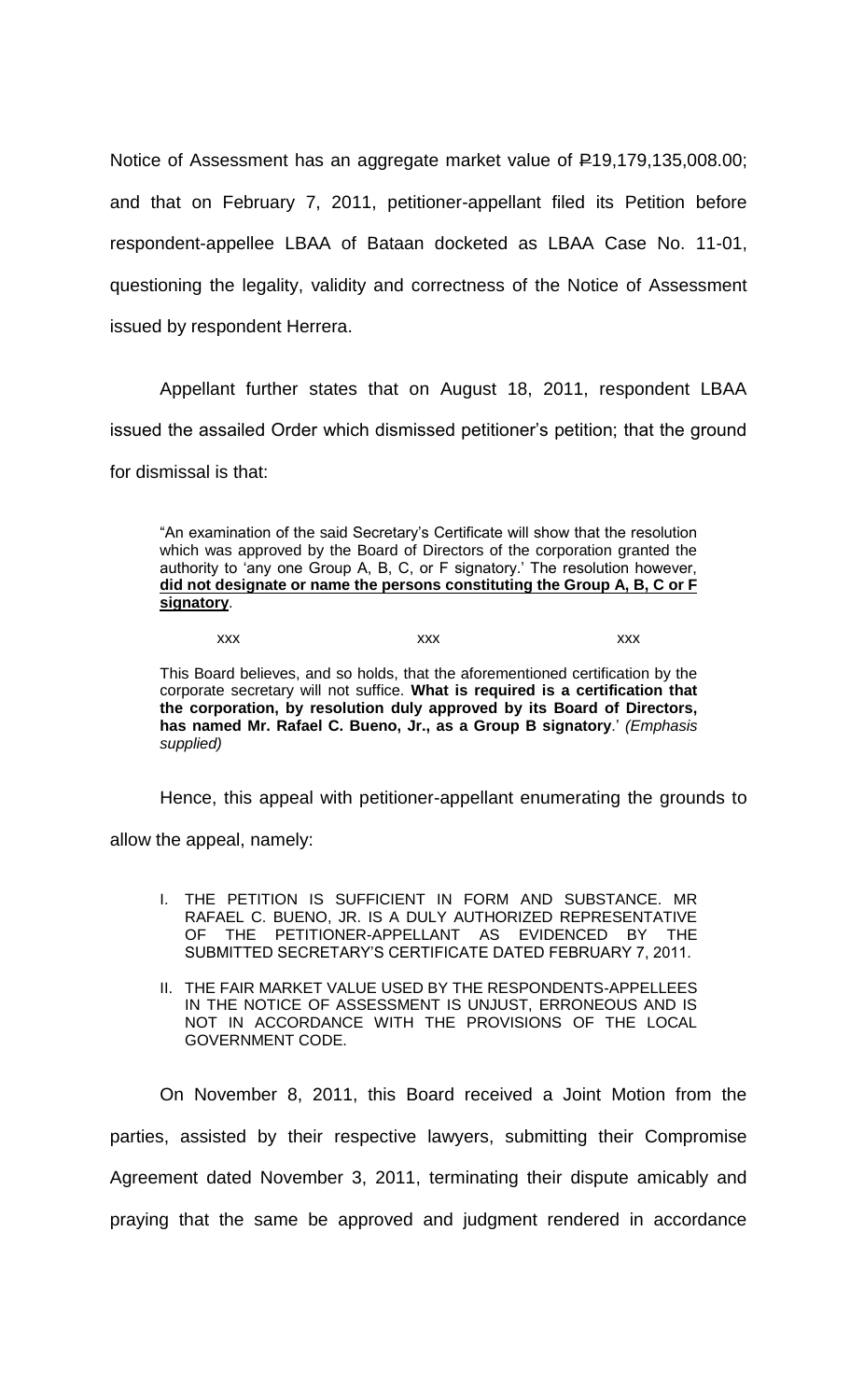therewith. A copy of the Resolution from the Sangguniang Panlalawigan of

Bataan ratifying the Compromise Agreement is also attached.

The text of the Compromise Agreement is as follows:

# **"COMPROMISE AGREEMENT**

#### **KNOW ALL MEN BY THESE PRESENTS:**

This **Compromise Agreement** made and entered into this 3<sup>rd</sup> day of November 2011, by and between:

The **PROVINCIAL GOVERNMENT OF BATAAN ("BATAAN"),**  represented herein by its Governor, **HON. ENRIQUE T. GARCIA JR.** and **RICARDO C. HERRERA**, in his capacity as OIC Provincial Assessor of the Province of Bataan **("Provincial Assessor")**, both with official address at Capitol Compound, Balanga City, Bataan, as authorized under Sangguniang Panlalawigan Resolution No. 109 dated November 3, 2011, copy of which is attached hereto and made an integral part hereof as *Annex 'A';*

#### *- and –*

PANASIA ENERGY HOLDINGS INC., a corporation duly organized and existing under and by virtue of the laws of the Republic of the Philippines, with principal office address at 808 Building, Meralco Avenue corner Gen. Lim Street, San Antonio Village, Pasig City, Metro Manila, represented herein by **MESSRS. RAFAEL C. BUENO, JR.** and **MIGUEL JOSE C. VALENCIA**, whose authority to sign this Compromise Agreement is set out in the Special Power of Attorney and Secretary's Certificate, copies of which are collectively attached hereto and made an integral part hereof as *Annex 'B'*, and hereinafter referred to as **"PANASIA"**;

### **WITNESSETH,** *That:*

*WHEREAS,* on December 9, 2010, the Province of Bataan, through its Provincial Assessor, issued a Notice of Assessment of Real Property covering the machineries and buildings of the Limay Combined Cycle Power Plant located in Limay, Bataan with the new assessment level of 80% based on their undepreciated fair market value as of 1997;

*WHEREAS,* BATAAN assessed PANASIA transfer taxes for the transfer of ownership of the Limay Combined Cycle Power Plant from the Power Sector Assets and Liabilities Management Corporation ('PSALM') based also on the undepreciated fair market value of said properties as of 1997;

*WHEREAS,* PANASIA appealed the Notice of Assessment of Real Property to the Local Board of Assessment Appeals ('LBAA') which was docketed as LBAA Case No. 11-01;

*WHEREAS,* the *LBAA* dismissed the appeal of PANASIA in its Order dated August 18, 2011;

*WHEREAS,* on October 12, 2011, PANASIA appealed the dismissal of LBAA Case No. 11-01 to the Central Board of Assessment Appeals ('CBAA') docketed as CBAA Case No. 119;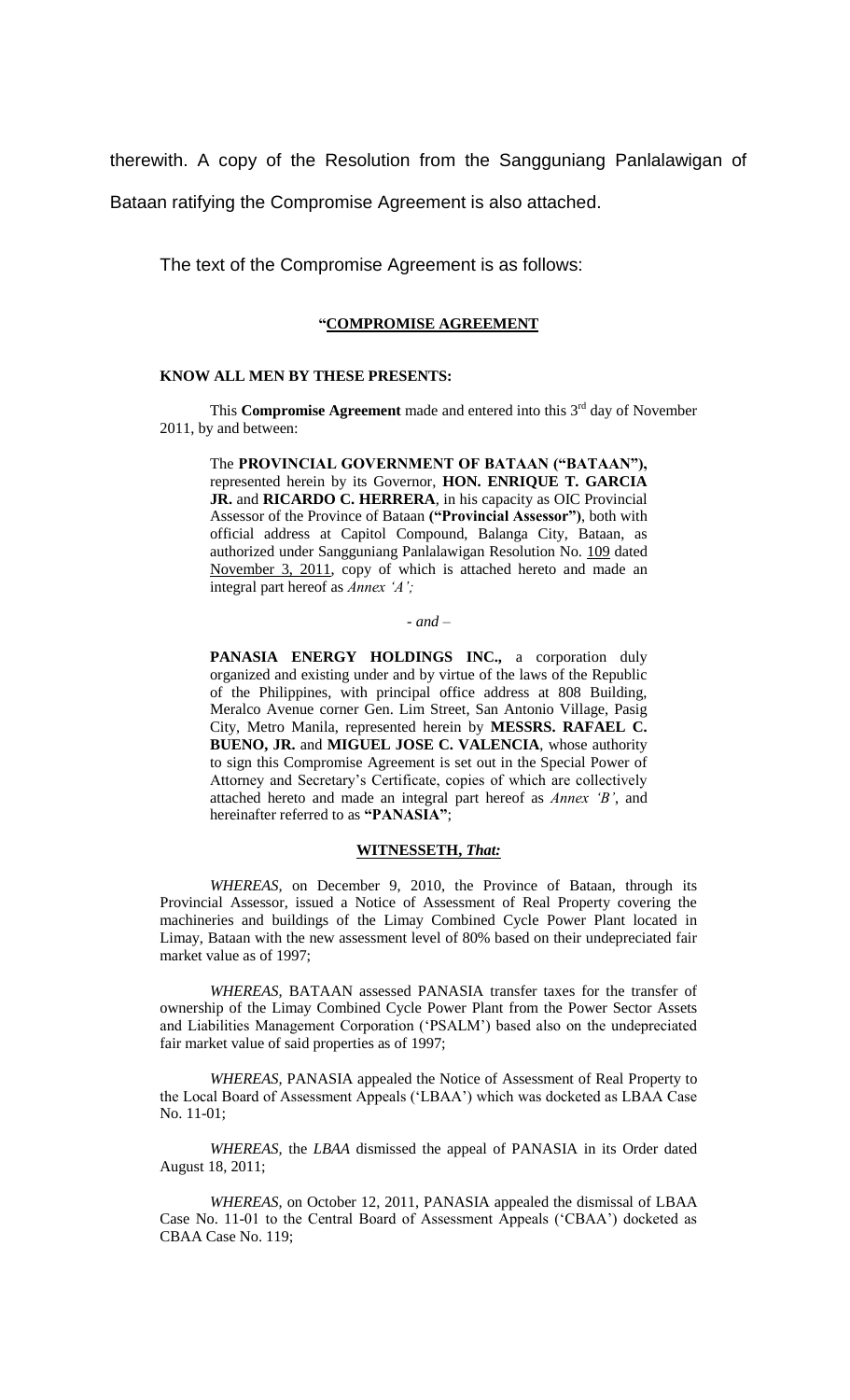*WHEREAS,* the resolution of protests on, and appeals of, assessments of real property taxes ordinarily takes several years and such cases may eventually reach the Supreme Court before they are finally resolved;

*WHEREAS,* RA 7160 or the Local Government Code of 1991 (the 'Local Government Code') provides in Section 225 that, '[F]or purposes of assessment, a depreciation allowance shall be made for machinery at a rate not exceeding five percent (5%) of its original cost or its replacement or reproduction cost, as the case may be, for each year of use; Provided, however, That the remaining value for all kinds of machinery shall be fixed at not less than twenty percent (20%) of such original, replacement, or reproduction cost for so long as the machinery is useful and in operation.'

*WHEREAS,* to buy peace and put an end to a protracted litigation, the parties have agreed on a compromise settlement;

*WHEREAS,* the signatories of this Compromise Agreement are duly authorized for this purpose;

*NOW, THEREFORE,* for and in consideration of the foregoing premises, the parties herein have agreed to settle their disputes with respect to the assessment of the fair market value and the corresponding assessed value of the Limay Combined Cycle Power Plant and the transfer taxes due thereon as a result of the transfer of ownership from PSALM to PANASIA as of November 30, 2011 and hereby mutually agree as follows:

**Section 1.** *Approval by the CBAA. –* This Compromise Agreement shall be valid and effective only upon approval by the CBAA and its determination that the same is not contrary to law, morals, public policy and public order in the case pending before it. The parties shall exert their best efforts in securing the CBAA approval including the filing of the necessary joint motions, manifestations or pleadings with the CBAA which the parties may reasonably deem appropriate or necessary for the approval by the CBAA of this Compromise Agreement.

**Section 2.** *Fair Market Value and Assessed Value of the Limay Combined Cycle Power Plant.* – Upon approval of this Compromise Agreement by the CBAA, the Provincial Assessor shall issue new tax declarations over the machineries and buildings which consist the Limay Combined Cycle Power Plant applying thereto the allowable depreciation for machineries in accordance with the provisions of the Local Government Code, particularly Section 225 thereof, on allowable depreciation of machineries, as follows:

| <b>PROPERTY/</b><br><b>TAX</b><br><b>DECLARATION</b><br><b>NUMBER</b> | <b>ORIGINAL</b><br><b>MARKET</b><br><b>VALUE (1997)</b> | <b>NEW MARKET</b><br><b>VALUE</b> | <b>NEW ASSESSED</b><br><b>VALUE</b> |
|-----------------------------------------------------------------------|---------------------------------------------------------|-----------------------------------|-------------------------------------|
| Machinery<br>under<br>TD No. 23188                                    | P8,030,721,004.00                                       | P1,606,144,200.80                 | P1,284,915,360.64                   |
| Machinery<br>under<br>TD No. 23189                                    | P8,030,721,004.00                                       | P1,606,144,200.80                 | P1,284,915,360.64                   |
| Building under TD<br>No. 23186                                        | P1,500,000,000.00                                       | P300,000,000.00                   | P240,000,000.00                     |
| Building under TD<br>No. 23187                                        | P1,500,000,000.00                                       | P300,000,000.00                   | P240,000,000.00                     |

The description of property as buildings in Tax Declaration Nos. 23186 and 23187 shall be corrected and incorporated as machineries under the new tax declarations to be issued by the Provincial Assessor under this Compromise Agreement, considering that the same are appurtenant physical structures and therefore integral parts of the machineries covered by Tax Declaration Nos. 23188 and 23189.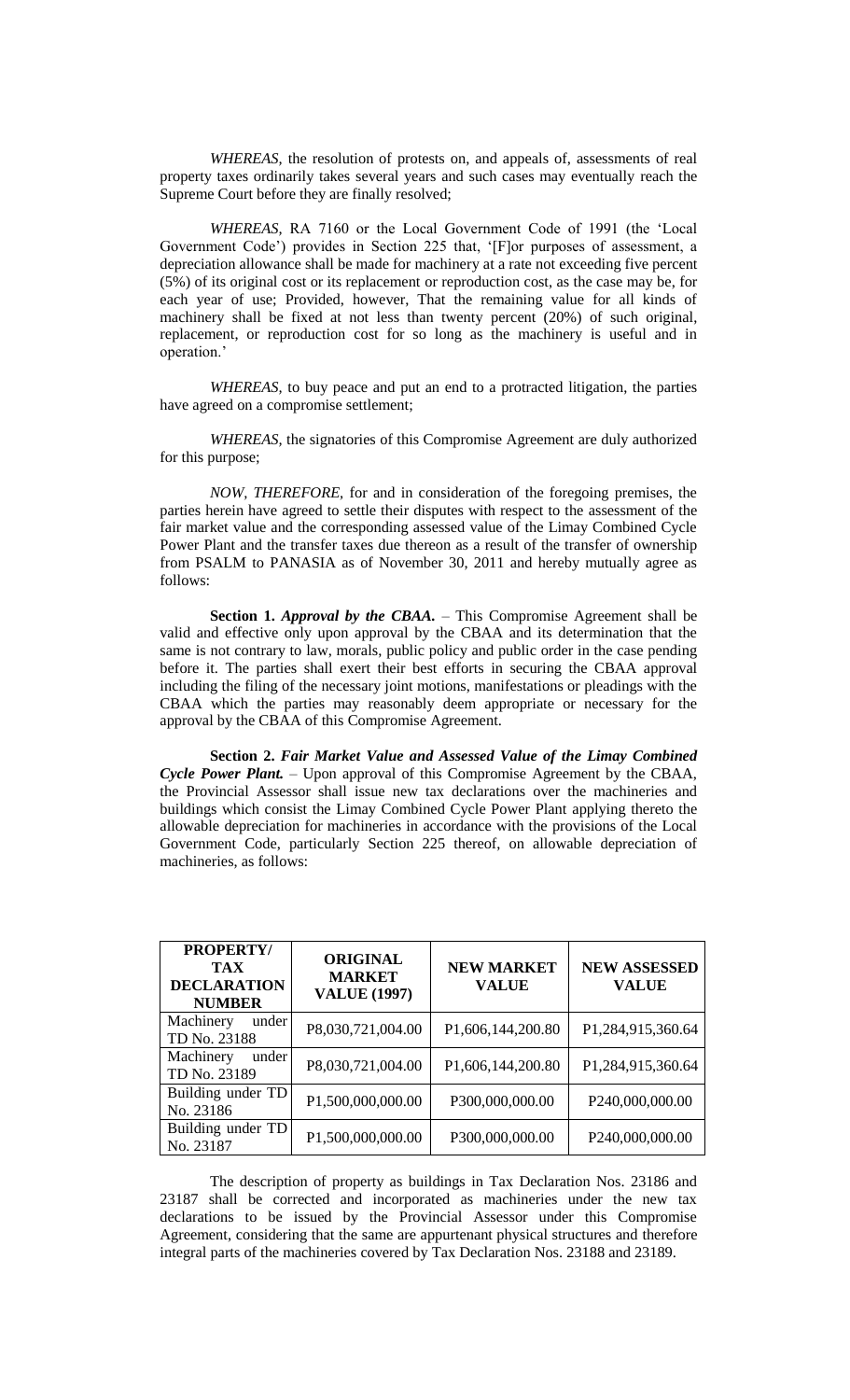#### **Section 3.** *Settlement of Real Property Taxes and Transfer Taxes Due on the Properties which Consist the Limay Combined Cycle Power Plant.* –

Upon approval of this Compromise Agreement by the CBAA, PANASIA shall pay to BATAAN the total amount of ONE HUNDRED THREE MILLION SEVEN HUNDRED ELEVEN THOUSAND FOUR HUNDRED EIGHTY FOUR AND 57/100 PESOS (P103,711,484.57) in full settlement and satisfaction of the real property taxes of the properties which consist the Limay Combined Cycle Power Plant for the period covering the second half of 2010 to 2011, inclusive of interests, penalties and surcharges as of November 30, 2011. The Provincial Treasurer shall remit the respective shares of the other local government units from the said real property taxes in accordance with the provisions of the Local Government Code.

PANASIA shall likewise pay the transfer taxes due on the said properties amounting to TWENTY NINE MILLION FIVE HUNDRED FORTY FIVE THOUSAND TWO HUNDRED THIRTY FIVE AND 11/100 PESOS (P29,545,235.11) to BATAAN, inclusive of interests and penalties as of November 30, 2011, for the transfer of ownership of said properties from PSALM to PANASIA.

**Section 4.** *Dismissal of the CBAA Case.* – The parties shall submit this Compromise Agreement to the CBAA within fifteen (15) days from execution hereof to seek the dismissal with prejudice of CBAA Case No. 119 and approval of this Compromise Agreement by the CBAA subject to compliance by each of the parties of their respective obligations under this Compromise Agreement.

**Section 5.** *Mutual Release and Discharge.* – Upon compliance by each of the parties of their respective obligations under this Compromise Agreement:

(a) Each of the parties hereby irrevocably and forever, absolutely and unconditionally waive, release, quitclaim, discharge and hold free and harmless each of the other parties, and any of their respective officials, directors, officers, agents, assigns, representatives, or successors-in-interest, from any and all suits, actions, sums of money, damages, claims or demands of whatever nature and kind, disclosed or undisclosed, pending or potential, arising out of or in connection with the controversy arising from the same facts, incident, claim, cause or causes of action, including but not limited to claims for any deficiency or back real property taxes and transfer taxes, interests and/or penalties of whatever nature.

(b) The parties hereby undertake and warrant that they will not directly or indirectly, institute or cause the institution of any complaint, action, suit, claim or demand whatsoever of whatever nature and kind, whether civil, criminal or administrative, against each other, including their respective officials, officers, directors, agents, assigns or successors-in-interest, in any court of law, prosecutor's office, administrative body or any other forum, body or tribunal in connection with the controversy arising from the same facts, incident, claim, cause or causes of action in LBAA Case No. 11-01 and CBAA Case No. 119, the real property taxes and transfer taxes due on the buildings and machineries of the Limay Combined Cycle Power Plant, and other related taxes or assessments on these properties.

(c) The parties hereby warrant that each have all the requisite legal power and authority to execute this Compromise Agreement and to carry out the terms, conditions and provisions herein set out:

(d) The execution, delivery and performance by the parties have been duly authorized by all requisite corporate actions, and will not contravene any provision of, or constitute a default under, any agreement or instrument to which it is a party or by which it or its property may be bound.

**Section 6.** *Non-Admission.* – The execution of this Compromise Agreement and/or the performance of the obligations and actions provided herein shall not be deemed, nor constitute an admission, express or implied, by either party of any claim or demand whatsoever of the other, it being understood that the parties have mutually and freely entered into and performed these acts in the spirit of good faith and understanding and to avoid or terminate protracted and expensive litigations.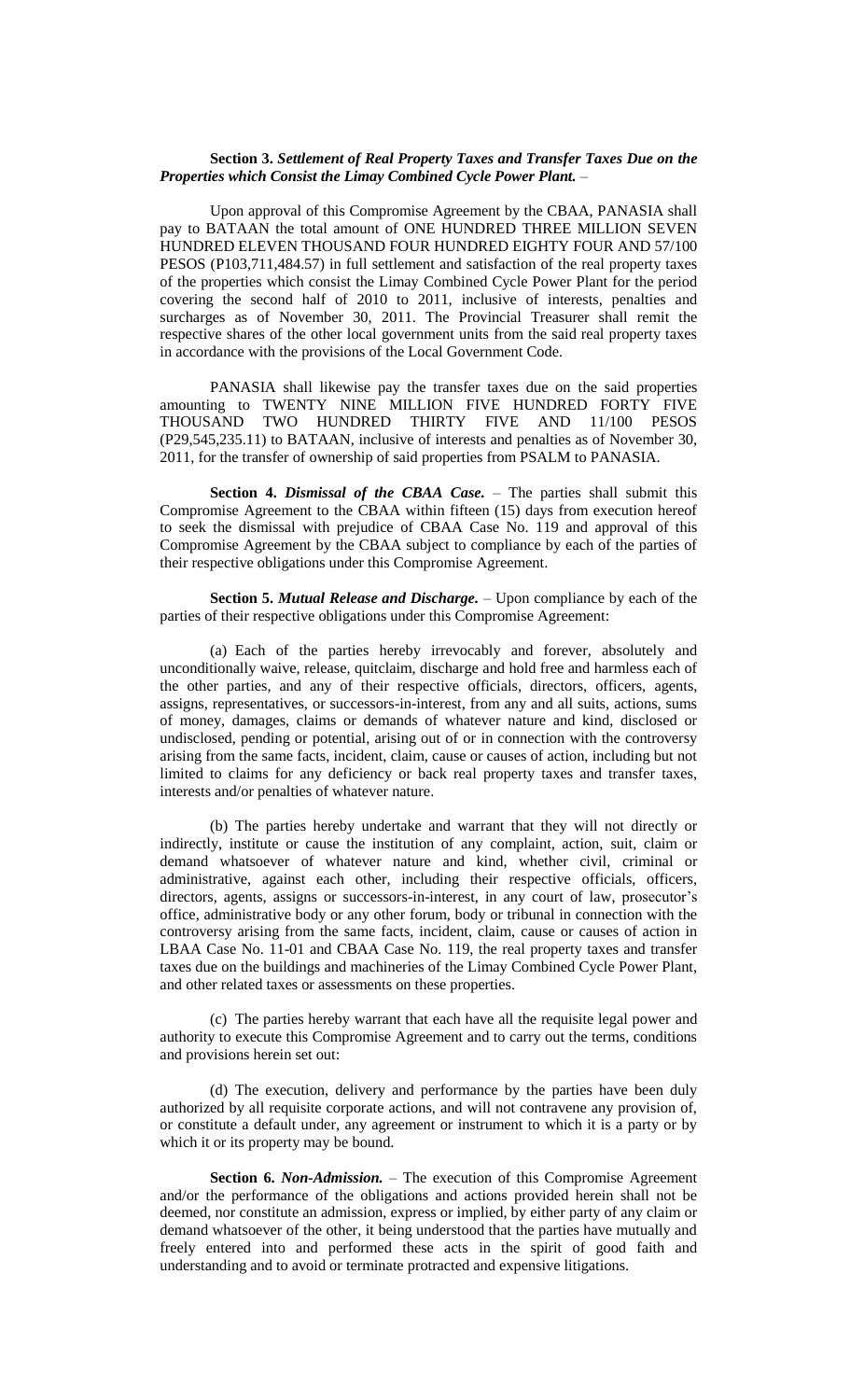**Section. 7.** *Good Faith.* – The parties have voluntarily and in good faith entered into this Compromise Agreement in order to settle any and all liability with respect to real property taxes and transfer taxes due on the subject properties as of November 30, 2011. The parties further confirm that the execution of this Compromise Agreement is not tainted by any mistake, fraud, violence, undue influence or falsity of documents on the part of any party.

**IN WITNESS WHEREOF,** the parties hereto have caused this Compromise Agreement to be signed by their authorized signatories on the date above written.

# **THE PROVINCE OF BATAAN**

Represented By:

 *(Sgd.) (Sgd.)* **RICARDO C. HERRERA ENRIQUE T. GARCIA, JR.**<br> **ENRIQUE T. GARCIA, JR.**<br> *Governor* In his capacity as Provincial Assessor of the Province of Bataan of the Province of Bataan

# **PANASIA ENERGY HOLDINGS INC.**

Represented By:

*(Sgd.) (Sgd.)*

**RAFAEL C. BUENO, JR. MIGUEL JOSE C. VALENCIA** Authorized Signatory Authorized Signatory

### **SIGNED IN THE PRESENCE OF:**

*(Sgd.) (Sgd.)* Aurelio C. Angeles, Jr. Ramon U. Agay, Jr.

#### **ACKNOWLEDGMENT**

#### **REPUBLIC OF THE PHILIPPINES)**<br>Balanga City, Bataan (1995) **Balanga City, Bataan**

**BEFORE ME,** a Notary Public for and in Balanga City, this 03 NOV 2011, at Bataan, personally appeared:

| Name                                                                                                                                                     | <b>Competent Evidence</b><br>of Identity | <b>Date/Place Issued</b>          |
|----------------------------------------------------------------------------------------------------------------------------------------------------------|------------------------------------------|-----------------------------------|
| <b>Province of Bataan</b><br><b>Represented by:</b><br>RICARDO C. HERRERA, in<br>his capacity as OIC Provincial<br>Assessor of the Province of<br>Bataan | Voter's ID No.<br>08030162BL2763RCH10000 | December 9, 2003/<br>Balanga City |
| <b>ENRIQUE T. GARCIA JR, in</b><br>his capacity as Provincial<br>Governor of the Province of<br>Bataan                                                   | Voter's ID No.<br>08030165AI1340ETG10000 | November 7, 2003/<br>Balanga City |

identified by me through competent evidence of their identities bearing their photographs and signatures to be the same persons who executed the foregoing instrument and they acknowledged to me that the same is their own free act and voluntary deed and the free act and voluntary deed of the Province of Bataan they represent, they being duly authorized to execute the foregoing instrument.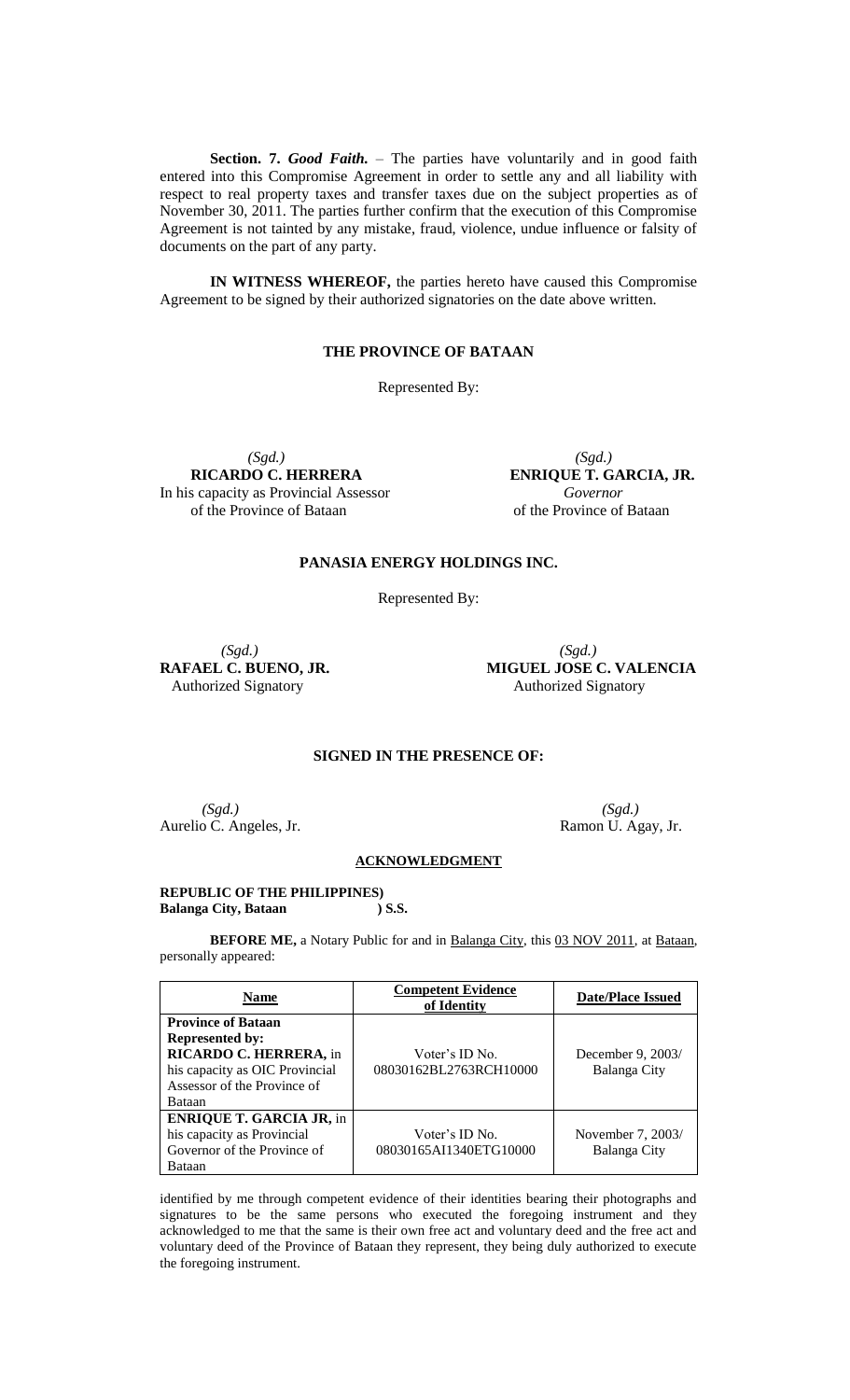This instrument refers to a Compromise Agreement, which consists of six (6) pages, including the pages whereon this acknowledgment is written, but excluding the Annexes.

**WITNESS MY HAND AND NOTARIAL SEAL** on the date, year and place first above written.

Doc. No. 334; *(Sgd.)* Page No. 68; **Atty. Jenny Vi C. Trinidad-Laygo** Book No. II; NOTARY PUBLIC Series of 2011. NC-284-10 Until December 31, 2011 PTR No. 0480488 01/03/2011; Balanga City, Bataan IBP No. 662041; 01/03/2011 Roll No. 53850 Bataan

#### **ACKNOWLEDGMENT**

#### **REPUBLIC OF THE PHILIPPINES) MANDALUYONG CITY ) S.S.**

**BEFORE ME,** a Notary Public for and in **MANDALUYONG CITY**, this NOV 3 2011, at \_\_\_\_\_\_\_\_\_\_\_\_\_\_, personally appeared:

| <b>Name</b>                  | <b>Competent Evidence</b><br>of Identity | <b>Date/Place Issued</b> |
|------------------------------|------------------------------------------|--------------------------|
| Panasia Energy Holdings Inc. |                                          |                          |
| Represented By:              |                                          |                          |
| Rafael C. Bueno, Jr.         | Passport No. EB0973708                   | 17 Sept. 2010/Manila     |
| Miguel Jose C. Valencia      | Passport No. EB2611598                   | 04 June 2011/Manila      |

identified by me through competent evidence of their identities bearing their photographs and signatures to be the same persons who executed the foregoing instrument and they acknowledged to me that the same is their own free act and voluntary deed and the free act and voluntary deed of the corporation they represent, they being duly authorized to execute the foregoing instrument.

This instrument refers to a Compromise Agreement, which consists of six (6) pages, including the pages whereon this acknowledgment is written, but excluding the Annexes.

**WITNESS MY HAND AND NOTARIAL SEAL** on the date, year and place first above written.

Doc. No. 363; *(Sgd.)* Page No. 74; NOTARY PUBLIC Book No. IV; **MARY ROSE S. TAN** Series of 2011. Commission No. 0252-11 Notary Public for Mandaluyong City Until December 31, 2012 SMC 40 San Miguel Ave. Mandaluyong City Roll No. 47144 PTR No. 0980247, 01/03/11, Mandaluyong City Lifetime Member No. 09449; 01/04/11 Makati City

After an examination of the Compromise Agreement, this Board finds the same to be in order, fair, equitable and not contrary to existing laws, morals, good customs, public order and public policy.

**WHEREFORE**, premises considered and in the interest of sound and speedy disposition of cases, the Compromise Agreement is hereby approved